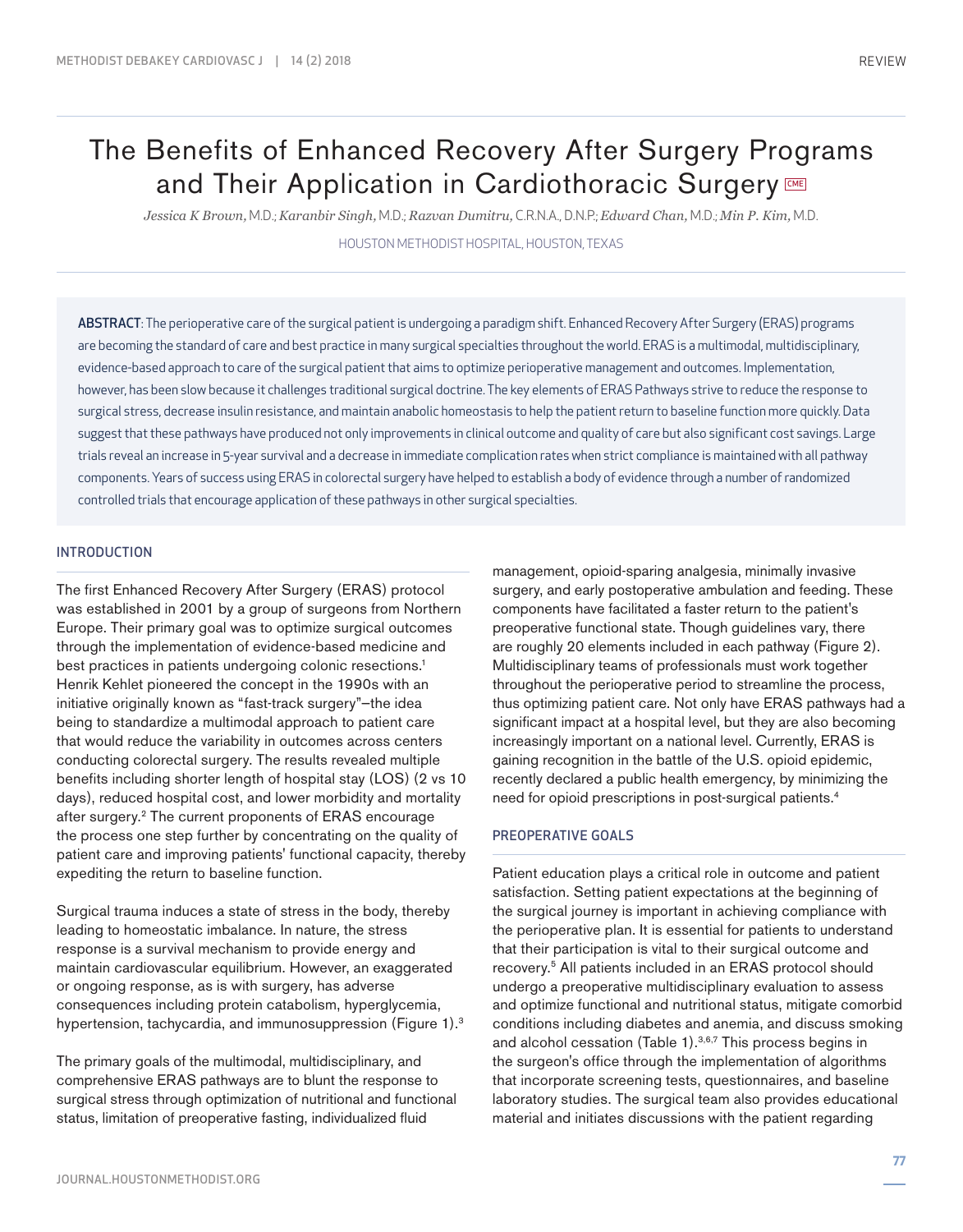

#### *Figure 1.*

Effects of stress response on whole body protein catabolism. Reprinted with permission.3

what to expect in the perioperative period. Patient assessment and education can be continued in a preoperative anesthesia clinic. Further testing may include a formal risk assessment and referral to other specialties including cardiology, endocrinology, nephrology, pulmonary, or a frailty clinic.

## *Nutrition*

The term "prehabilitation" has been used to describe the process of optimizing functional and nutritional capacity and preparing the patient to better cope with the stress of surgery.8 Evidence demonstrates that patients who are malnourished, are in poor physical condition, have low anaerobic tolerance, or have comorbidities have greater postoperative morbidity and mortality.<sup>9</sup> Cardiopulmonary exercise testing provides an objective method of evaluating fitness and allows risk stratification of patients. Meta-analyses show conflicting evidence as to whether preoperative augmentation of functional capacity decreases LOS, but additional reviews report an improvement in self-perceived health, quality of life, and mental health.<sup>10</sup> Nutrition screening is also important to identify and optimize malnourished patients whose nutrition deficit may increase the stress of surgery.11

(ESPEN) states that malnutrition is an independent risk factor for LOS, mortality, infection, and increased cost.<sup>12</sup> The Nutrition Risk Screening Tool is a commonly used test to identify patients who are at increased risk of malnutrition. A low body mass index, recent weight loss of 5% or greater during the previous 1 to 3 months, decease in food intake below normal, patient aged 70 and older, and severity of underlying disease are all taken into account in a final cumulative score that ranges between 0 and 6.13 A 2012 randomized prospective study of 1,085 patients found that those patients at high nutrition risk—as identified by a nutrition risk score of 5 or greater—who were optimized with nutritional support for at least 7 days before surgery had a 50% reduction in morbidity.14 Similar conclusions were made in a study by Wu et al. in moderately to severely malnourished gastrointestinal cancer patients presenting for surgery.15 Although ESPEN guidelines suggest that 7 to 14 days of nutritional support is indicated for severely malnourished patients, specific nutrition support goals need to be further delineated.<sup>12</sup> Furthermore, the North American Surgical Nutrition Summit consensus recommendations suggest that preoperative nutritional care, including diet counseling, immunonutrition, and screening tools should be

The European Society for Clinical Nutrition and Metabolism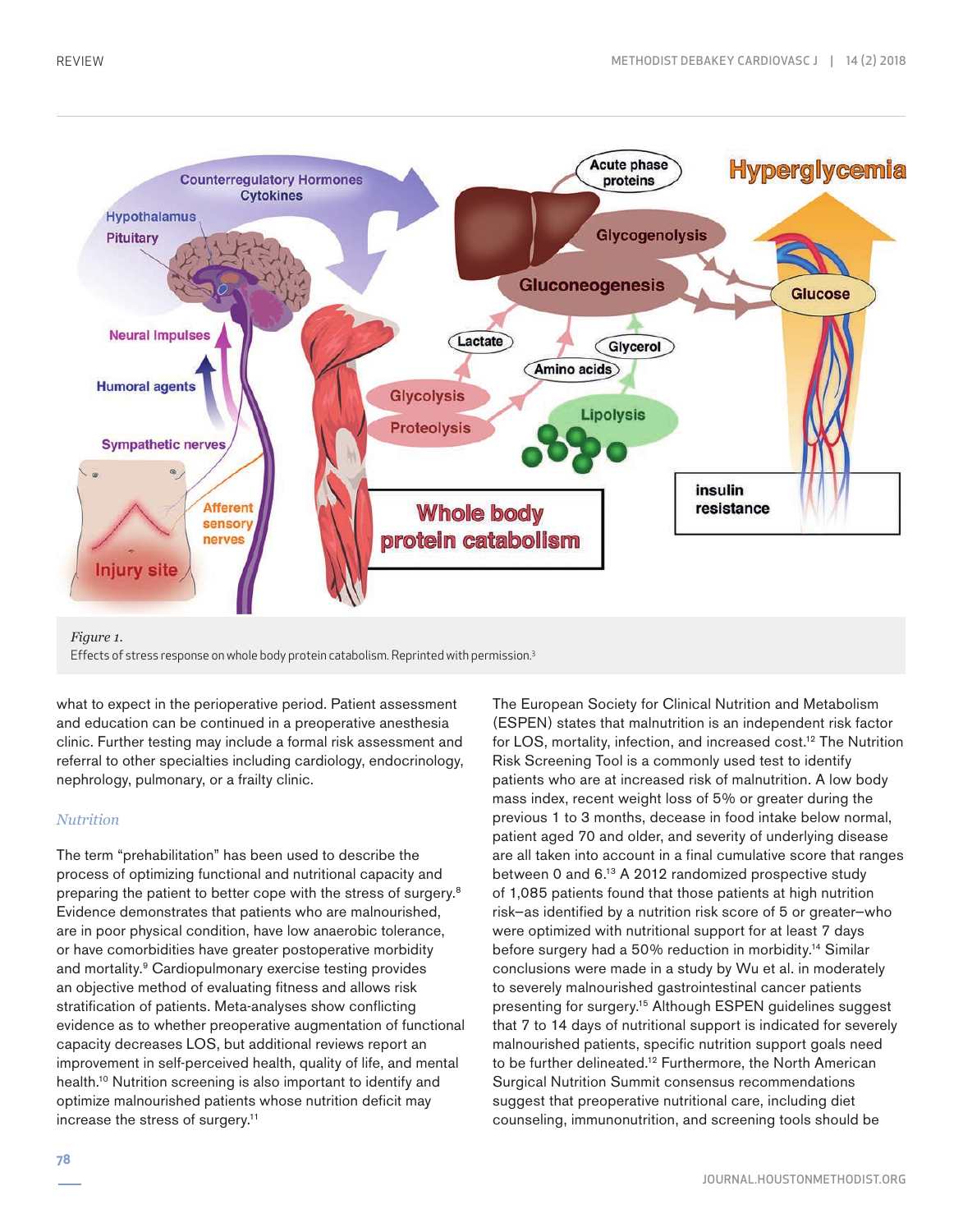# **Preoperative**

**Preadmission counseling** Fluid/carbohydrate loading No prolonged fasting No/selective bowel prep **Antibiotic prophylaxis** Thromboprophylaxis No premedication

# **Intraoperative**

Nerve block, local or epidural analgesia Short-acting anesthetic agents Multimodal analgesia Prevent nausea & vomiting Limit use of drains Avoid salt & water overload Maintain normothermia (body warmer/warm intravenous fluids)

# **Postoperative**

Nerve block, local or epidural analgesia No nasogastric tubes Prevent nausea & vomiting Avoid salt & water overload Early removal of catheters/drains Early oral nutrition Nonopioid oral analgesia/NSAIDs Early mobilization Stimulation of gut motility Audit of compliance & outcomes

*Figure 2.* 

Preoperative, intraoperative, and postoperative components of an ERAS pathway.

introduced to all patients to maintain adequate nutritional status throughout the perioperative period.3

#### *Smoking*

Smoking is another factor that has been found to have a negative impact on recovery. A 2011 study by Turan et al. showed that a smoking history of  $> 11$  packs/year in noncardiac surgical patients is associated with a higher likelihood of 30-day mortality and a broad range of serious complications including wound infection, pneumonia, myocardial infarction (MI), and stroke.16 Cigarette smoke contains numerous toxic elements including nicotine and carbon monoxide. In the acute phase of tobacco use, these elements lead to an imbalance

between oxygen demand and oxygen delivery. Chronic smoking increases inflammation, oxidative stress, hypercoagulability, and endothelial damage, leading to the progression of vascular atherosclerosis and thrombosis.17 In the respiratory system, smoking damages cilia, stimulates mucous overproduction, and increases bronchial airway reactivity, thereby increasing the risk of infection and prolonged mechanical ventilation.

In the 1980s, two large studies out of Mayo Clinic suggested that stopping smoking less than 8 weeks prior to surgery leads to an increased pulmonary risk based on a transient increase in cough and mucous production. However, Shi and Warner contend that these studies were misinterpreted and that this belief creates a barrier to tobacco use interventions in surgical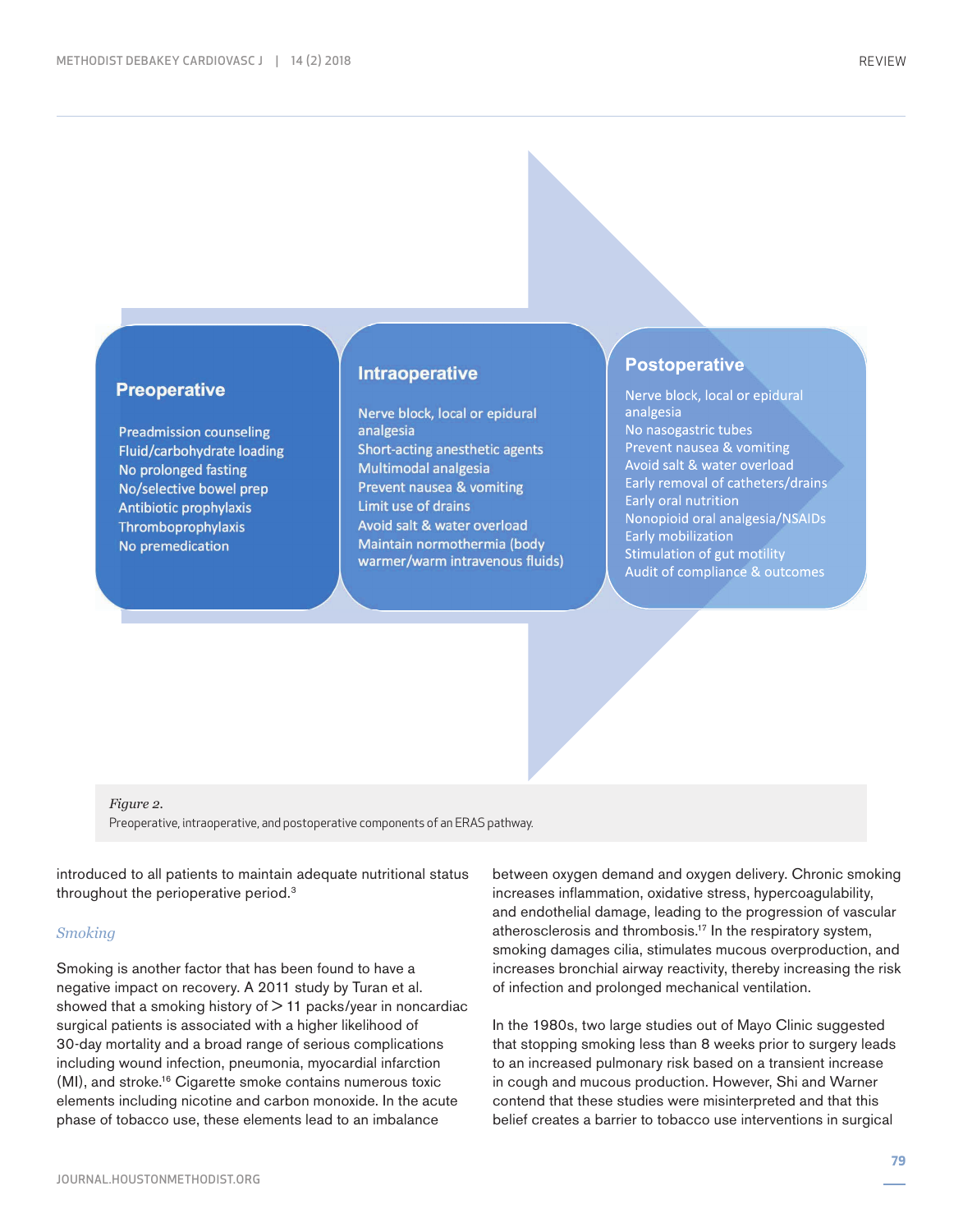| <b>RECOMMENDATIONS</b>                    | <b>TYPE OF SURGERY</b>         | <b>STRENGTH OF EVIDENCE</b> | <b>ERAS RECOMMENDATION GRADE</b>                               |
|-------------------------------------------|--------------------------------|-----------------------------|----------------------------------------------------------------|
| Preadmission education and<br>counseling  | All                            | Low                         | <b>Strong</b>                                                  |
| Prehabilitation                           | All                            | <b>Very low</b>             | None (ongoing studies)                                         |
| <b>Smoking cessation</b>                  | All                            | <b>High</b>                 | <b>Strong</b>                                                  |
| Abstinence from alcohol                   | All                            | Low                         | <b>Strong</b>                                                  |
| No mechanical bowel preparation           | All                            | <b>High</b>                 | <b>Strong</b>                                                  |
| Preoperative fasting                      | All                            | Moderate                    | <b>Strong</b>                                                  |
| Carbohydrate treatment                    | Major abdominal, head and neck | Low-moderate                | Strong: nondiabetic patients<br><b>Weak: diabetic patients</b> |
| Immunonutrition                           | All                            | Low                         | Weak                                                           |
| No routine<br>preanesthetic/premedication | All                            | High                        | <b>Strong</b>                                                  |

#### *Table 1.*

Guidelines endorsed by ERAS (Enhanced Recovery After Surgery) Society for preoperative interventions. Although current guidelines vary across a wide range of surgical procedures, the recommendations are generally consistent.<sup>7</sup>

patients. In their 2011 article from *Anesthesia and Analgesia,* the authors argue that although maximal benefits from smoking cessation may take weeks to become evident, surgery is an important time for patient education, and smoking cessation is beneficial at any point in the perioperative period.<sup>18</sup>

# *Blood Transfusion*

The association between blood transfusion and postoperative morbidity and mortality is well known. Approximately 30% of patients who present for surgery are considered anemic (hematocrit  $\leq$  36% for women and  $\leq$  39% for men). A large retrospective cohort study by Musallam et al. of more than 200,000 patients revealed that even mild preoperative anemia (hematocrit between 29%-36% for women and 29%-39% for men) is independently associated with an increased risk of 30 day noncardiac morbidity and mortality in both men and women across all age groups  $($  > 16 years old) and subspecialties. Complications include respiratory, urinary, wound, septic, and thromboembolic events.19 While this and other studies suggest that preoperative anemia is associated with poor outcomes, randomized trials conclude that red blood cell (RBC) transfusion to correct anemia does not improve outcomes.

A retrospective cohort study by Murphy et al. of more than 8,000 patients undergoing cardiac surgery found that as little as one unit RBC transfusion significantly increases the risk of infection, stroke, MI, renal impairment, ICU and hospital stay, and mortality.20 Current recommendations in specialties such as cardiac and orthopedic support the measurement, investigation, and treatment of anemia prior to elective surgery, although further studies evaluating the role of perioperative anemia optimization are warranted.<sup>21</sup>

# *Preoperative Fasting and Carbohydrate Loading*

In the 1960s, concerns with aspiration during anesthesia led to the concept of preoperative fasting or "NPO" (nil per os) after midnight. However, continued investigations demonstrated that patients had no increase in complications when given the opportunity to drink clear liquids prior to surgery, and patient satisfaction was improved.<sup>22</sup> Since 1986, multiple randomized controlled clinical trials have shown that ingestion of clear liquids within 2 to 4 hours prior to surgery versus more than 4 hours is associated with a higher gastric pH and a smaller gastric volume.<sup>23,24</sup> The American Society of Anesthesiology (ASA) changed the fasting guidelines in 1999, following the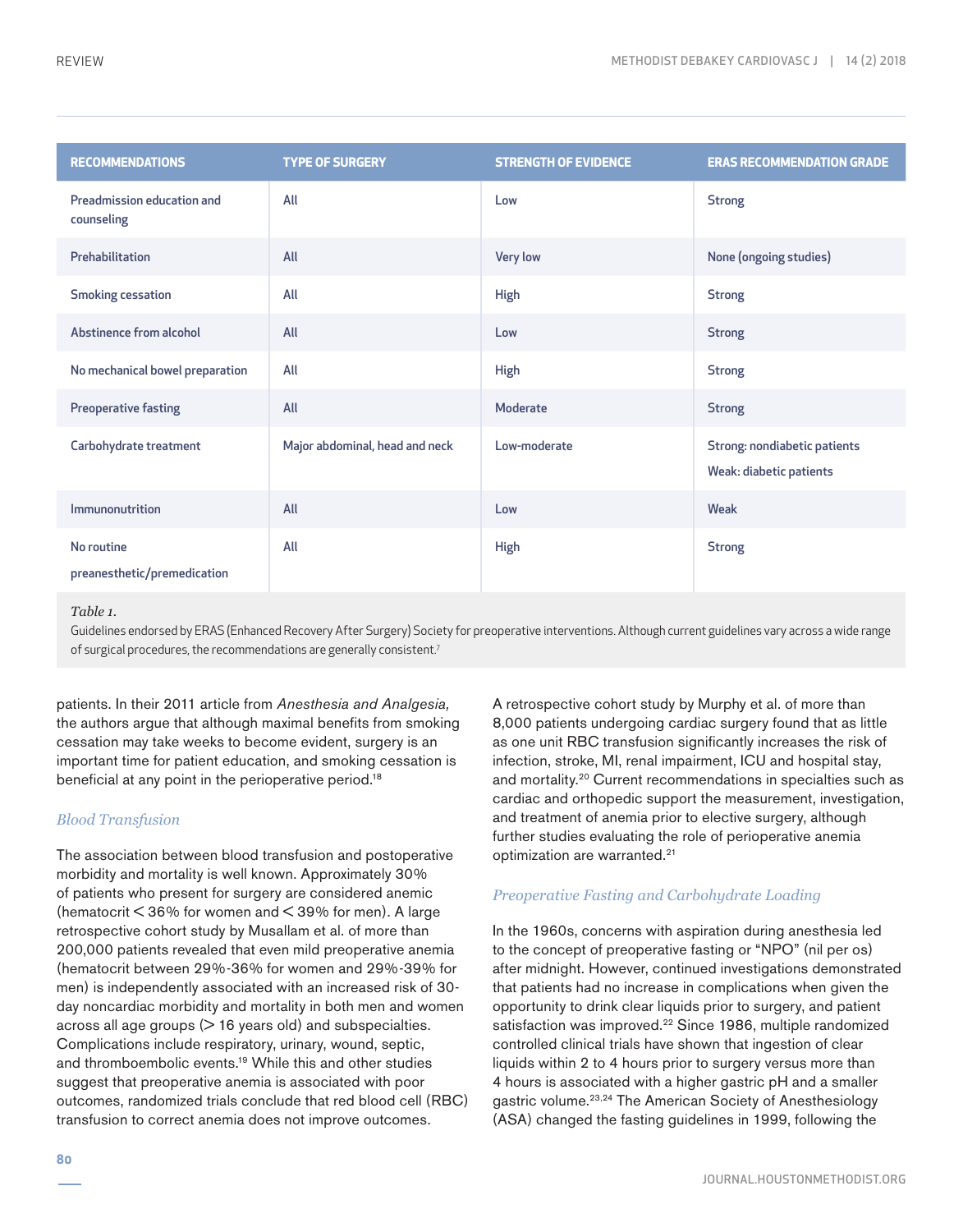lead of Canada, Norway, and the UK, to allow patients to drink clear liquids up to 2 hours before surgery.25 The current ASA recommendations are to refrain from solid foods for 6 hours and to continue the intake of clear liquids until 2 hours before surgery.<sup>7</sup>

The concept has developed further in the last decade. Currently, patients are not only permitted to drink clear liquids up to 2 hours prior to surgery but are encouraged to do so, assuming there is no known delay of gastric emptying. Many studies have demonstrated that undergoing surgery in a carbohydratefed state (by way of a carbohydrate clear liquid drink) versus a fasting state results in improved patient satisfaction and clinical benefits due to the reduction in postoperative insulin resistance.26,27 ERAS guidelines recommend 800 mL of a 12.5% carbohydrate-containing clear drink with a proven safety profile the night before surgery and 400 mL 2 hours before surgery.<sup>28</sup> In patients with type I diabetes or severe type 2 diabetes, ESPEN recommends avoiding carbohydrate drinks because these patients are insulin deficient, not insulin resistant.29 The benefits of preventing catabolism include improved tissue healing, decreased infection rates, decreased LOS in major surgery,<sup>27</sup> and reduced postoperative nausea and vomiting.<sup>30,31</sup> Additionally, a randomized, double-blind, placebo-controlled trial from Germany among 188 ASA III-IV patients undergoing elective cardiac surgery reported that those receiving a preoperative carbohydrate load required less inotropic support after weaning from cardiopulmonary bypass  $(P<.05)$ .<sup>32</sup> There also appears to be a longer lasting effect of glycogen synthase for up to 1 month after surgery<sup>30</sup> and a reduction in protein breakdown<sup>33</sup> that are associated with improved muscle strength. This is important because muscle weakness not only impedes mobilization but can also lead to an inability to cough, thereby increasing the risk of atelectasis and pneumonia.6 In older patients, deconditioning can occur after only 2 days of hospitalization,<sup>34</sup> and just 3 days of bed rest can lead to a reduction in insulin sensitivity.<sup>35</sup>

# INTRAOPERATIVE CARE

Intraoperative objectives strive to change dogmatic practice by (1) minimizing the use of nasogastric tubes, surgical drains, and urinary catheters; (2) optimizing hemodynamics and fluid balance; and (3) using minimally invasive procedures (when possible), multimodal analgesia, opioid-sparing techniques, antimicrobial prophylaxis, and prophylaxis for nausea and vomiting.36,37

# *Postoperative Nausea and Vomiting*

In general, the rate of postoperative nausea and vomiting (PONV) in the postoperative anesthesia care unit (PACU) is roughly 30%.<sup>38</sup> High-risk patients are identified by five independent predictors, including female gender, age < 50 years, opioid use in the PACU, history of PONV, and nausea in the PACU.39 Patients identified as high risk have an incidence of PONV up to 80%, but this number can drop to less than 20% with a combination of antiemetic medications.<sup>40</sup> The efficacy of therapy is optimized when combining medications with different mechanisms of actions.41 Options include 5-HT3 antagonists, NK1 receptor antagonists, corticosteroids, anticholinergics (scopolamine patch), and antihistamines.39 Additional strategies to decrease the baseline risk of PONV include the avoidance of nitrous oxide, minimization or avoidance of opioids, adequate hydration, and the use of total intravenous anesthesia with propofol as opposed to inhalation anesthetics.<sup>42</sup>

Interestingly, a 2016 study by Markovic-Bozic et al. revealed a decrease in inflammatory cytokines with the use of propofol infusion compared to inhaled sevoflurane. This 2016 study revealed a significantly higher anti-inflammatory effect (decreased IL-6/IL-10 ratio) for 24 hours after surgery in the propofol group, although the difference in outcome and postoperative complications was not significant.<sup>43</sup> The literature, however, is conflicting, and future studies are encouraged to determine the role of inhaled versus intravenous agents with regard to long-term benefit and outcome.

## *Multimodal Analgesia*

Multimodal analgesia with scheduled nonsteroidal antiinflammatory drugs, acetaminophen, gabapentinoids, ketamine, alpha-2 agonists, and neuraxial and/or peripheral neural blockade techniques clearly improves analgesia and decreases postoperative systemic opioid consumption (Table 2). As the efficacy of multimodal analgesic regimens continues to improve, opioids are progressively being used solely for rescue analgesia rather than as the primary postoperative regimen. High compliance with nonopioid enhanced recovery protocols significantly reduces opioid requirements and leads to improved outcomes. Short-term side effects of opioids include nausea, vomiting, ileus, urinary retention, delirium, and somnolence, all of which can delay hospital discharge.<sup>44</sup>

Reduced opioid consumption is an important goal since the current opioid epidemic is one of the most serious public health crises in the United States.<sup>4</sup> Excessive or leftover medications may be sold, diverted, or given away to friends or family. Opioids contribute to approximately one death every 35 minutes and have become the second leading cause of accidental death.<sup>45,46</sup> Although the United States accounts for only 5% of the world's population, the country's opioid users account for 83% of the world's oxycodone supply and 99% of the hydrocodone bitartrate supply.46 To that end, primary care specialties account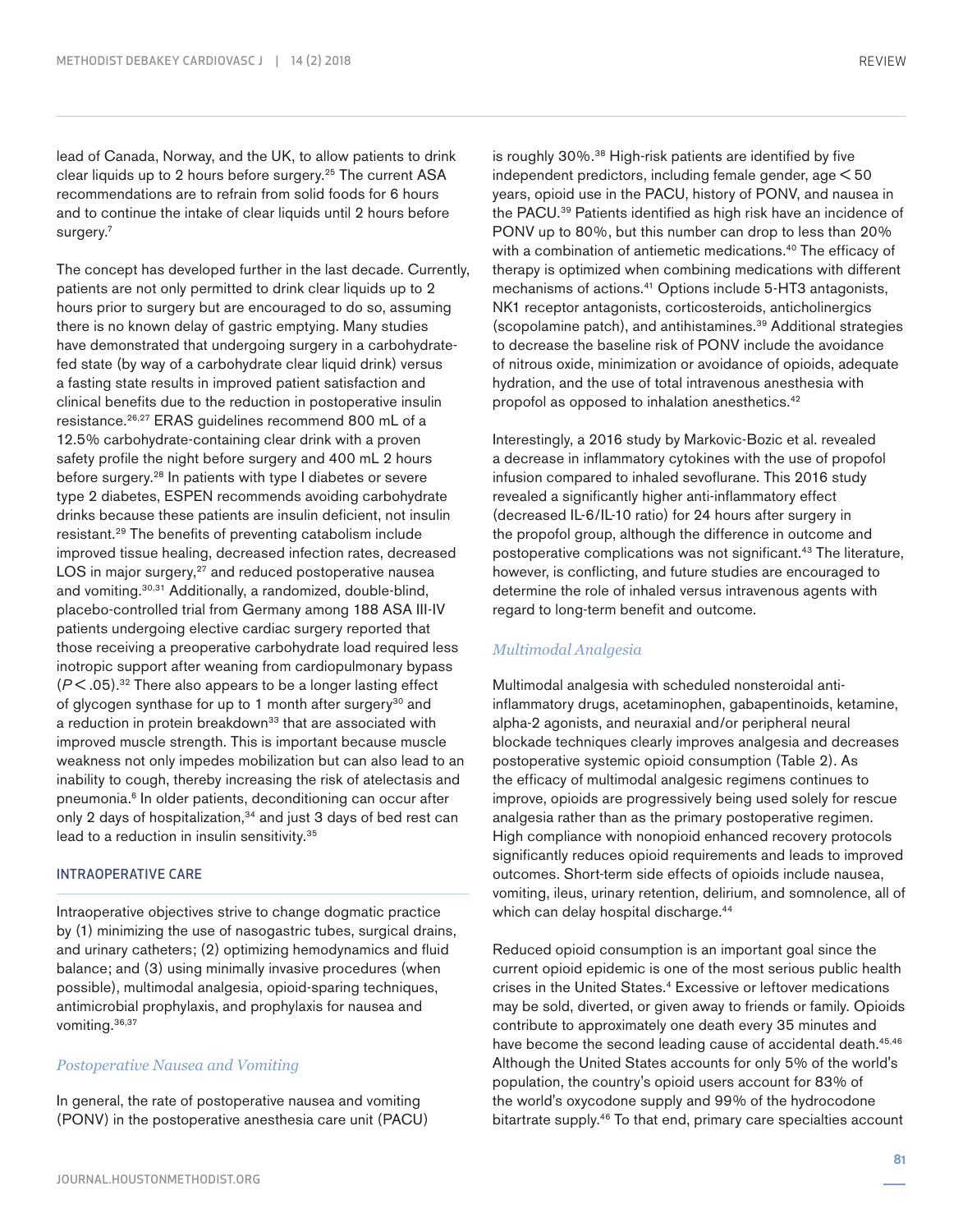| Preoperative   | Acetaminophen IV or PO<br>Cox-2 inhibitor or NSAID PO<br>Gabapentinoids PO                                                                                               |
|----------------|--------------------------------------------------------------------------------------------------------------------------------------------------------------------------|
| Intraoperative | Ketamine IV<br>Local/regional anesthesia<br>Limited use of opioids IV<br>Lidocaine IV<br>Alpha-2 agonists IV (dexmedetomidine)                                           |
| Postoperative  | Acetaminophen IV or PO<br>NSAID or Cox-2 inhibitor IV or PO<br>Gabapentinoids PO<br>Ketamine infusion IV<br>Opioids PO/IV as needed for breakthrough pain<br>Tramadol PO |

*Table 2.* 

Multimodal analgesic medications that help to decrease postoperative systemic opioid consumption. IV: intravenous; PO: per os (oral)

for roughly 50% of all opioid prescriptions, but the rate of opioid prescribing is highest among specialists. Surgeons play an important role in initiating opioid use and can make a significant impact on the current state by educating their patients on the topic, prescribing smaller amounts, and participating in the safe disposal of unused opioid medications through medication take-back programs.4 Use of a multimodal nonopioid regimen significantly reduces the perioperative requirements of opioids, thereby decreasing the number of patients who need an opioid prescription upon discharge. In most ERAS pathways, a majority of patients do not require opioids after hospital discharge.

# *Fluid Management*

Maintaining fluid and electrolyte balance and tissue perfusion is an important part of the ERAS program. Several metaanalyses of randomized controlled trials have shown that goal directed fluid therapy (GDFT) can reduce LOS and postoperative morbidity in high-risk patients undergoing major abdominal surgery; this is achieved by using additional monitoring devices that measure stroke volume variation, pulse pressure variation, and cardiac index. In these cases, "high-risk" patients are defined as those with limited physiologic reserve, severe cardiopulmonary illness, aortic vascular disease, renal impairment, and planned extensive surgery.<sup>47</sup> Results, however, are heterogeneous with regard to postoperative outcomes

within an enhanced recovery pathway because patients tend to be better optimized and euvolemic rather than hypovolemic when entering the operating room.<sup>48</sup> Trials comparing GDFT with evidence-based fluid regimens in the context of enhanced recovery pathways have not shown the same benefits of GDFT as initially seen when compared with more traditional liberal fluid administration. Several studies demonstrated no benefit when comparing GDFT with a zero-balance strategy in ERAS patients, though it was not associated with harm.<sup>49,50</sup> Despite this, the current recommendation for enhanced recovery established by the American Society of Colon and Rectal Surgeons and the Society of American Gastrointestinal and Endoscopic Surgeons is to use GDFT in high-risk patients undergoing major colorectal surgery in an ERAS pathway since there still tends to be a nonsignificant trend towards decreased complications and mortality in the GDFT group.24

# POSTOPERATIVE CARE

Continuation of the pre- and intraoperative pathway components is of utmost importance. Goals at this stage include not only opioid-sparing analgesia and maintenance of fluid balance but also early ambulation, early feeding, and prompt removal of catheters and drains.

# *Early Mobilization*

Prolonged immobility is associated with a host of complications including thromboembolic disease, skeletal muscle loss and weakness, atelectasis, and insulin resistance.<sup>51</sup> In most observational studies, adherence with early and progressive mobilization targets is a significant predictor of earlier discharge.52 Patients in enhanced recovery programs meet mobilization targets sooner. It is important to emphasize to patients the importance of an early mobilization plan with daily goals for time out of bed and distance walked beginning as soon as the day of surgery.

# *Urinary Catheters*

Urinary catheters are routinely used for bladder decompression and measuring urine output. Unfortunately, prolonged use can lead to a variety of adverse outcomes for the patient and significant costs for the institution. The risk of developing a catheter-associated urinary tract infection (CAUTI) is 5% per day.53 In addition, 3.6% of those who develop a CAUTI will go on to develop urosepsis, which leads to increased morbidity, mortality, and LOS.<sup>53</sup> Strategies for prevention include limiting the use and duration of urinary catheters (less than 24-48 hours irrespective of epidural analgesia) $24$  and using proper aseptic technique for catheter insertion. A recent meta-analysis evaluating the impact of ERAS pathways on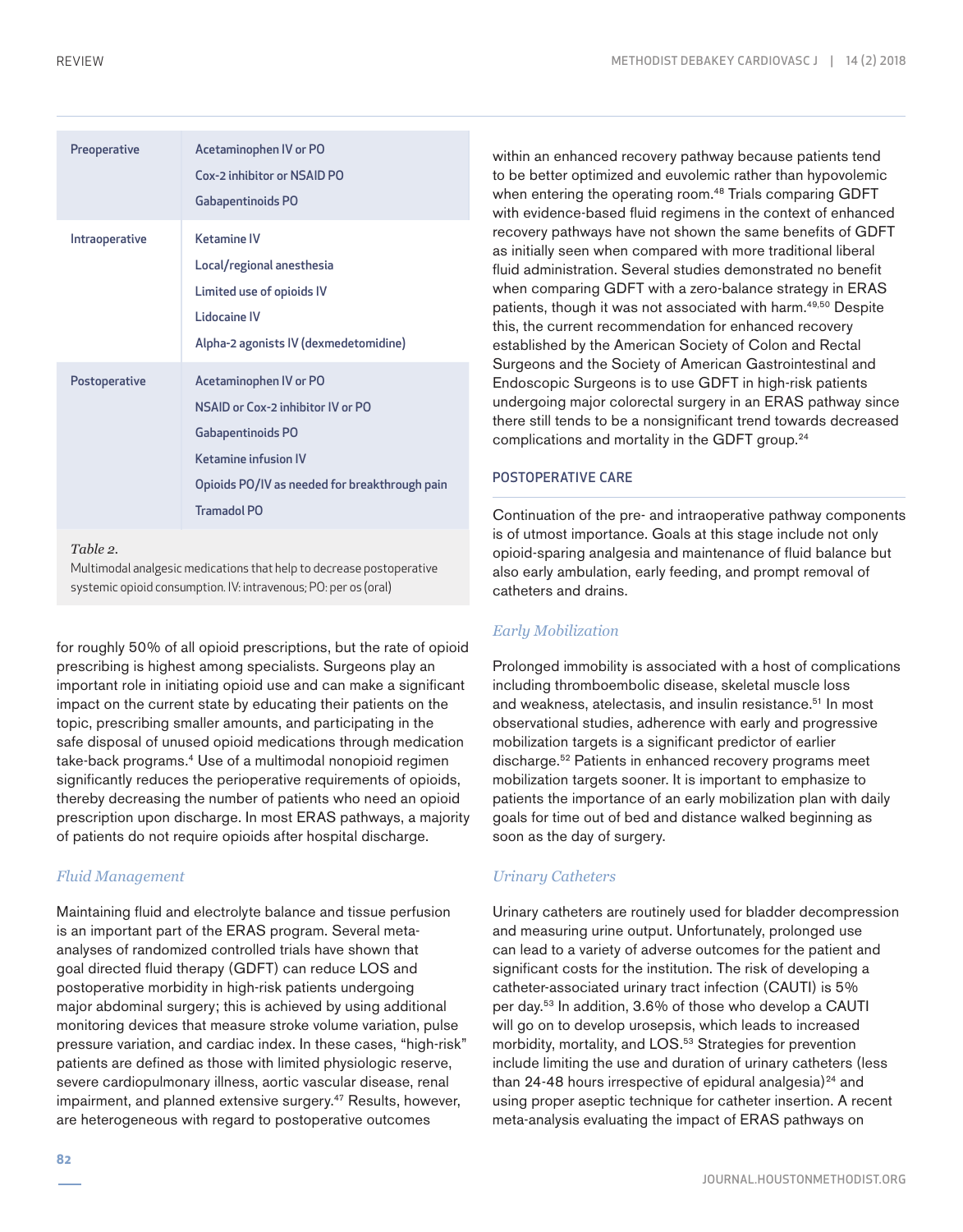hospital-associated infections shows not only a significant reduction in postoperative UTIs but also a decrease in lung infections and surgical site infections as evidenced by a reduction in inflammatory markers and an increase in circulating immunoglobulin, complement factors, and NK cells, all indicators of improved humoral immunity.54

# *Ileus Prevention and Early Feeding*

Although most commonly seen following abdominal surgeries, postoperative ileus can also be seen with extra-abdominal procedures as in orthopedic or cardiothoracic cases. It is considered the single most important factor prolonging LOS after major abdominal surgery.<sup>55</sup> The development of postoperative ileus is multifactorial and includes neurogenic, hormonal, pharmacological, and inflammatory factors. Strategies to reduce postoperative ileus include the use of minimally invasive surgical techniques, limitation of opioids, avoidance of nasogastric tubes, prevention of fluid overload during and after surgery, and the initiation of early feeding  $\leq$  24 hours after surgery).<sup>55</sup>

#### IMPLEMENTING AN ERAS PROGRAM

The evolution and strength of an ERAS program relies on the comprehensive collaboration of many departments and professionals as well as continuous auditing of the process. In colorectal surgery, for example, the ERAS society has revised the ERAS guidelines three times in the last 10 years. Elements of the pathway are implemented by many different healthcare professionals, including surgeons, anesthesiologists, dieticians, and nurses. Despite the well-described benefits of ERAS, barriers to implementation still occur at an individual (i.e., resistance to change) and institutional level (i.e., lack of manpower and financial resources).56 Although the strongest evidence for the benefits of ERAS protocols has been described in colorectal surgery, specialties including gastrointestinal, pancreatic, hepatobiliary, urologic, gynecologic, orthopedics, and thoracic services have successfully implemented these pathways.36

# *ERAS in Thoracic Surgery at Houston Methodist Hospital*

The applicability of ERAS varies between surgical specialties and has only recently been developed in thoracic surgery. Two important studies, one in 2008 by Muehling et al.<sup>57</sup> and the other in 2009 by Das-Neves-Pereira,<sup>58</sup> showed that fast-track protocols used in thoracic surgery led to reductions in LOS and postoperative complications. Over the past 2 years, we have implemented an enhanced recovery protocol in the thoracic surgery division at Houston Methodist Hospital. The protocol was introduced in stages, beginning with a preoperative

education program that instructed patients to walk one mile daily prior to surgery, practice using an incentive spirometer, and abstain from smoking and drinking alcohol before surgery. Next, rather than using the previously ordered intravenous (IV) patient-controlled analgesia (IVPCA) with hydromorphone, we employed a multilevel intercostal nerve block intraoperatively using a long-acting local anesthetic along with a non-narcoticbased pain medication regimen as the primary source of postoperative pain control. Finally, we added the intraoperative protocol that includes the use of total IV anesthesia during the surgery, multimodal analgesia with minimal opioids, PONV prophylaxis, and maintenance of euvolemia. We applied the protocol across all cases, including minimally invasive and open lung resections, esophageal resections, and benign foregut surgeries. Prior to implementing the program, patients had transitioned from hydromorphone IVPCA to schedule II narcotics in the postoperative period and were discharged home with several weeks of schedule II narcotics. After full ERAS implementation, patients appeared to have less pain with faster recovery to baseline and no longer needed the schedule II narcotics while in the hospital or at home. On the follow-up visit, most patients stated that they were able to recover from surgery using only non-narcotic medication. Data is currently being collected and analyzed to fully appreciate the impact this pathway has on patient outcomes. Overall, we feel this program has improved the quality and speed of our patients' recovery from thoracic surgery.

#### ERAS IN CARDIAC SURGERY

In 2017, the Inaugural Enhanced Recovery After Cardiac Surgery Symposium was held in Boston, Massachusetts. In April 2018, the Enhanced Recovery After Cardiac Surgery Society presented a comprehensive evidence-based consensus statement for best practices on 23 different subjects that can be considered for institutional ERAS pathways in the perioperative care of cardiac surgery patients (Table 3).59 Although the application of ERAS principals seems appealing in cardiac surgery, the implementation thus far has been limited as there are clear differences in both the patient population and the type of surgery. A recent pilot study by Fleming et al. looked at the feasibility and outcomes of enhanced recovery after cardiac surgery (ERACS) in 52 patients compared to 53 patients pre-ERACS.<sup>60</sup> The results revealed a statistically significant decrease in postoperative complications—including acute kidney injury, atrial fibrillation, respiratory failure, cardiac tamponade, and postoperative MI—in the ERACS group. Pain scores (postoperative days 1-3) and PONV (on postoperative day 3) were significantly lower in the ERACS group, as was time to resumption of solid foods. Hospital LOS, however, remained unchanged.60 Further randomized controlled trials with a larger number of patients are necessary to confirm the postoperative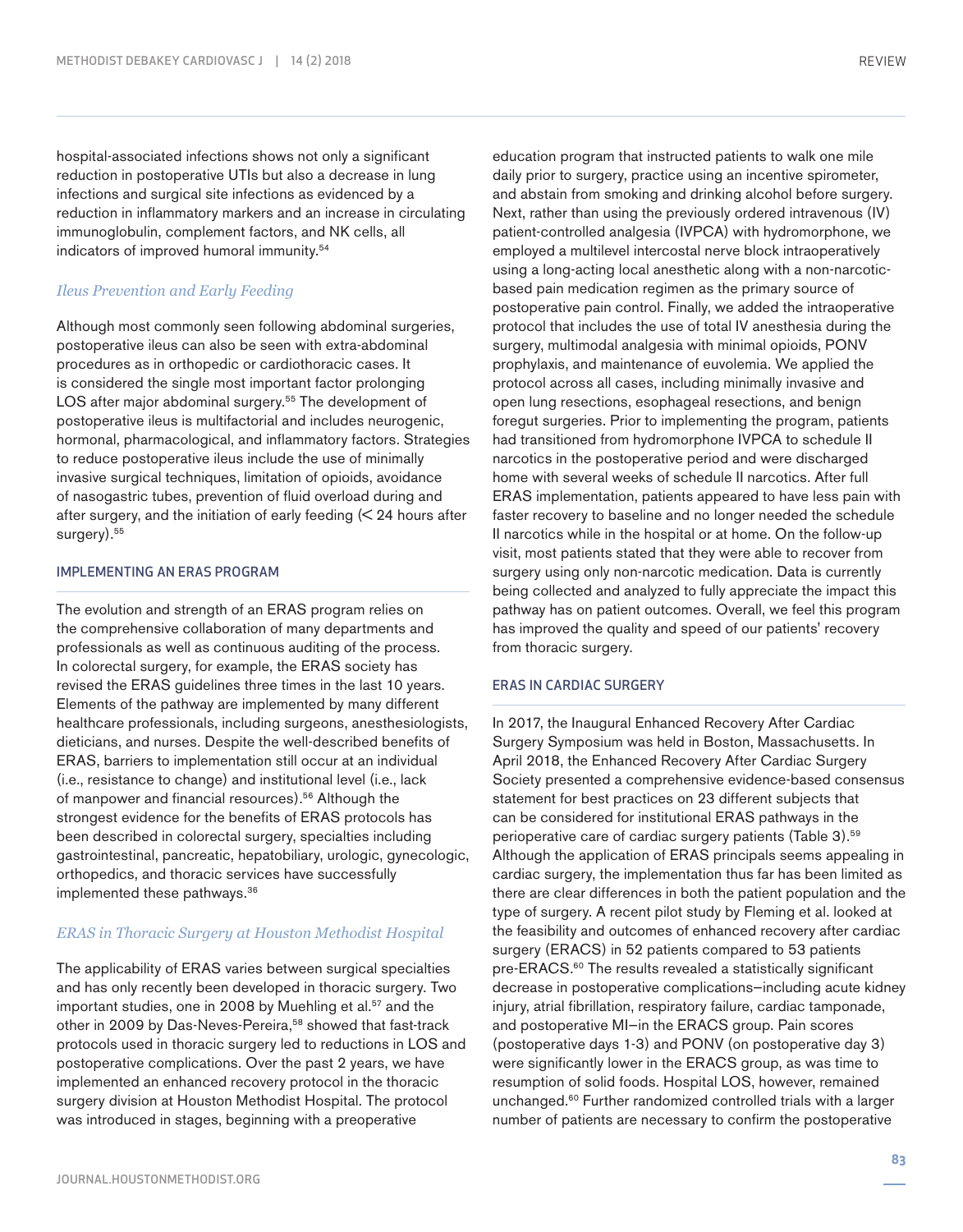| <b>CLASS OF</b><br><b>RECOMMENDATION</b> | <b>LEVEL OF EVIDENCE</b>                                                 | <b>RECOMMENDATIONS</b>                                                                                                                                                                            |
|------------------------------------------|--------------------------------------------------------------------------|---------------------------------------------------------------------------------------------------------------------------------------------------------------------------------------------------|
| <b>Strong</b>                            | High: more than 1 RCT                                                    | Tranexamic acid or epsilon aminocaproic acid should be<br>administered for on-pump cardiac surgical procedures to reduce<br>blood loss.                                                           |
| <b>Strong</b>                            | Moderate: 1 or more RCTs                                                 | Perioperative glycemic control is recommended.                                                                                                                                                    |
| <b>Strong</b>                            | Moderate: 1 or more RCTs                                                 | A care bundle of best practices should be performed to reduce<br>surgical site infection.                                                                                                         |
| <b>Strong</b>                            | Moderate: 1 or more RCTs                                                 | Goal-directed therapy should be performed to reduce<br>postoperative complications.                                                                                                               |
| <b>Strong</b>                            | Moderate: 1 or more nonrandomized, observational, or registry<br>studies | A multimodal opioid-sparing pain management plan is<br>recommended postoperatively.                                                                                                               |
| <b>Strong</b>                            | Moderate: 1 or more nonrandomized, observational, or registry<br>studies | Persistent hypothermia (T < 35°C) after CPB should be avoided<br>in the early postoperative period. Additionally, hyperthermia (T ><br>38°C) should be avoided in the early postoperative period. |
| <b>Strong</b>                            | Moderate: 1 or more nonrandomized, observational, or registry<br>studies | Active maintenance of chest tube patency is effective to prevent<br>retained blood syndrome.                                                                                                      |
| <b>Strong</b>                            | Moderate: 1 or more nonrandomized, observational, or registry<br>studies | Postoperative systematic delirium screening is recommended at<br>least once per nursing shift.                                                                                                    |
| <b>Strong</b>                            | Moderate: 1 or more nonrandomized, observational, or registry<br>studies | An ICU liberation bundle should be implemented, including<br>delirium screening, appropriate sedation, and early mobilization.                                                                    |
| <b>Strong</b>                            | <b>Limited data</b>                                                      | Screening and treatment for excessive alcohol and cigarette<br>smoking should be performed preoperatively when feasible.                                                                          |
| Moderate                                 | Moderate: 1 or more RCTs                                                 | Biomarkers can be beneficial in identifying patients at risk for<br>acute kidney injury.                                                                                                          |
| Moderate                                 | Moderate: 1 or more RCTs                                                 | Rigid sternal fixation can be useful to reduce mediastinal wound<br>complications.                                                                                                                |
| Moderate                                 | Moderate: 1 or more nonrandomized, observational, or registry<br>studies | Prehabilitation is beneficial for patients undergoing elective<br>cardiac surgery with multiple comorbidities or significant<br>deconditioning.                                                   |
| Moderate                                 | Moderate: 1 or more nonrandomized, observational, or registry<br>studies | Insulin infusion is reasonable to treat hyperglycemia in all<br>patients in the perioperative period.                                                                                             |
| Moderate                                 | Moderate: 1 or more nonrandomized, observational, or registry<br>studies | It is reasonable to employ early extubation strategies.                                                                                                                                           |
| Moderate                                 | Limited data                                                             | Patient engagement through online or application-based<br>systems to promote education, compliance, and patient reported<br>outcomes can be useful.                                               |
| Moderate                                 | Limited data                                                             | Chemical thromboprophylaxis can be beneficial following cardiac<br>surgery.                                                                                                                       |
| Moderate                                 | Limited data                                                             | Preoperative assessment of hemoglobin A1c and albumin is<br>reasonable.                                                                                                                           |
| Moderate                                 | Limited data                                                             | Correction of nutritional deficiency, when feasible, can be<br>beneficial.                                                                                                                        |
| Weak                                     | <b>Limited data</b>                                                      | A clear liquid diet may be considered to be continued up until 4<br>hours before general anesthesia.                                                                                              |
| Weak                                     | Limited data                                                             | Carbohydrate loading may be considered before surgery.                                                                                                                                            |
| No benefit                               | <b>Strong</b>                                                            | Routine stripping of chest tubes is not recommended.                                                                                                                                              |
| Harm                                     | Moderate: 1 or more RCTs                                                 | Hyperthermia ( $T > 37.9$ °C) while rewarming on CPB and in the<br>early postoperative period is potentially harmful and should be<br>avoided.                                                    |

*Table 3.* 

Expert consensus for optimal perioperative care in cardiac surgery based on class of recommendation and level of evidence. Adapted from Enhanced Recovery After Surgery (ERAS): An Expert Consensus Statement in Cardiac Surgery.59 RCTs: randomized controlled trials; CPB: cardiopulmonary bypass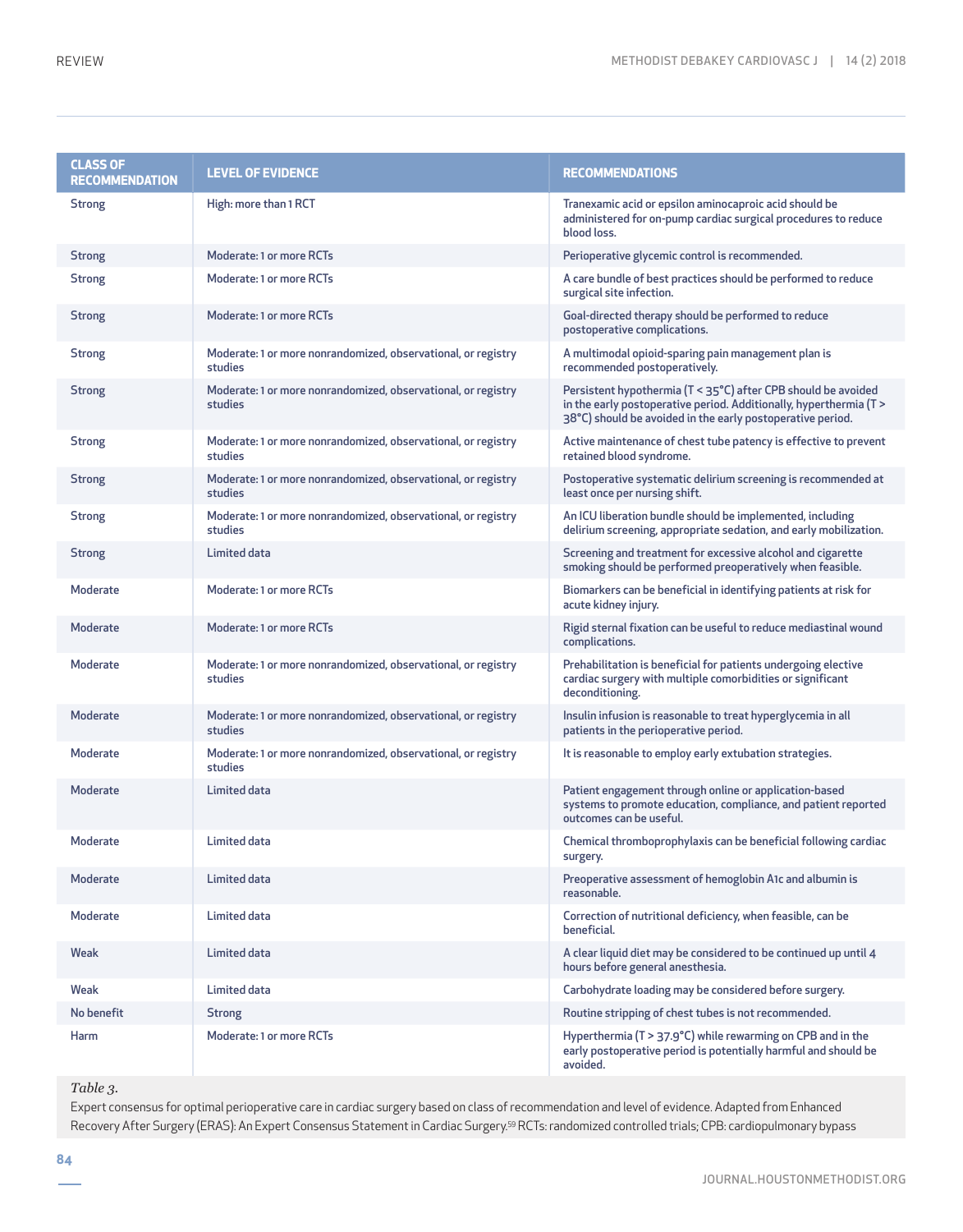with a decreased cost and LOS.

The current ERAS Cardiac Surgery Society recommendations with different levels of evidence include initiation of prehabilitation in patients with multiple comorbidities or deconditioning, patient engagement and education, perioperative glycemic control, rigid sternal fixation to minimize mediastinal wound complications, goal-directed therapy, multimodal, opioid-sparing pain management, maintenance of normothermia, and biomarkers to identify patients at risk for acute kidney injury, to name a few.59 Although programs for ERAS in cardiac surgery are just beginning, it can be inferred that the preoperative, intraoperative, and postoperative interventions used in other subspecialty pathways can have a positive impact on outcomes, LOS, and patient satisfaction in cardiac surgery as well.

# *ERAS in Cardiac Surgery at Houston Methodist Hospital*

Transcatheter aortic valve replacement (TAVR) has revolutionized the treatment of high-risk patients with aortic stenosis, $61$  and more than 1,100 patients have been treated with TAVR at our institution. Our perioperative management has changed considerably since 2011, when general endotracheal anesthesia (GETA), pulmonary artery catheters, and transesophageal echocardiography (TEE) were used for all patients. GETA involved IV induction with a benzodiazepine, opioids, propofol, and a short-acting muscle relaxant. Anesthesia was maintained using volatile inhaled agents, mainly isoflurane. Patients were extubated at the end of the procedure, transported to the cardiovascular intensive care unit, and the majority discharged to the cardiac ward on postoperative day one.

Two years ago, an ERAS program was implemented at our institution for TAVR patients. The program initially focused on anesthetic management but quickly incorporated changes in total perioperative care. After gaining experience with the TAVR procedure, GETA was replaced by conscious sedation with propofol and dexmedetomidine infusions. To avoid use of narcotics and their related side effects, local anesthesia is injected into the surgical site prior to incision, and IV acetaminophen is administered for analgesia. Central venous catheters used during the procedure are removed in the operating room, and transthoracic echocardiography is used instead of TEE to measure the success of surgical repair and assist in goal-directed fluid and inotropic therapy. As procedural time diminished, routine urinary catheter placement was abandoned to decrease the risk of CAUTIs.<sup>62</sup> The temporary pacemaker lead placed via the central venous catheter is removed unless profound bradycardia or new bundle branch block occurs. Immediately following the procedure, patients are

transported to the PACU and then to the cardiac ward, thereby leading to a decrease in ICU utilization. Within hours of arrival to the PACU, patients are mobilized.

In the TAVR population, anesthesia with conscious sedation resulted in improved postanesthetic recovery time, reduced inotropic use, and reduced time to mobilization.<sup>63,64</sup> On occasion, patients may require GETA if they are unable to remain supine or require nontransfemoral access or when TEE guidance is essential to the procedure. The same minimalist approach is adopted with GETA through the use of short-acting infusions while avoiding benzodiazepines and narcotics. The objective is to reduce recovery time and speed the return to baseline function.

Reducing hospital LOS is associated with improved outcomes in the elderly.65 Use of conscious sedation, avoidance of urinary catheter placement, and early removal of temporary pacemaker are important modifiable factors in reducing LOS.<sup>66</sup> Treating TAVR patients with advanced age, frailty, and significant comorbidities represents a significant clinical challenge. However, implementing a multimodal, multidisciplinary ERAS pathway is a safe and effective way to manage this unique patient population.

# **CONCLUSION**

Evidence-based ERAS pathways are quickly evolving and being adopted across almost all surgical specialties. Although ERAS pathways are in their infancy in cardiac surgery, the positive outcomes seen with the colorectal surgery ERAS pathways can act as a guide to begin application in other specialties. Successful implementation requires the education and participation of all involved staff as well as the patients themselves. Identifying therapeutic interventions to target modifiable risk factors, understanding the surgical stress response, maintaining perioperative homeostasis, and a continuous audit of the process lead to major improvements in the quality of patient care, outcomes, and cost savings. The advances seen thus far will continue to become more important as the healthcare reimbursement models change to focus on patient outcomes, quality measures, and reduced cost.

# KEY POINTS

- Enhanced Recovery After Surgery (ERAS) programs provide a multidisciplinary, evidence-based approach to patient care.
- ERAS optimizes a patient's preoperative functional status to improve clinical outcome and patient satisfaction.
- ERAS promotes a decrease in length of stay, postoperative complications, and hospital costs.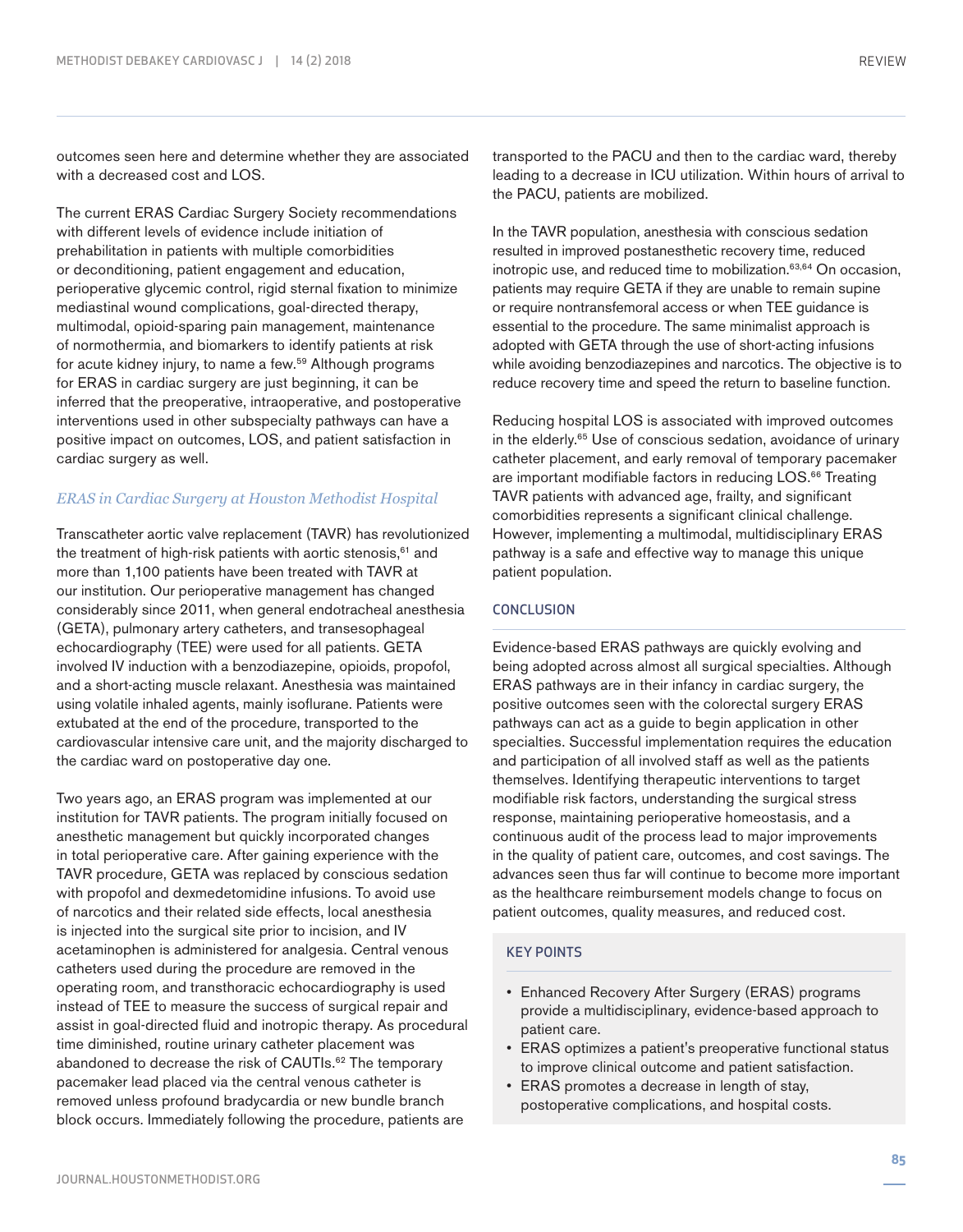# *Acknowledgements*

We would like to thank Houston Methodist Hospital's ERAS CMPI team for their dedication to the enhanced recovery effort at our hospital. Also, a special thanks to Jane Carter, M.D., Juan Cata, M.D., and Jessica Varisco for their language editing, interest and support of this manuscript.

#### *Conflict of Interest Disclosure:*

Dr. Brown's spouse is on the board of directors for RAMSES (robotic assisted microsurgical and endoscopic surgery). Dr. Kim is on the speakers' bureau for Olympus, Medtronics, Intuitive Surgical, Boston Scientific. Dr. Chan is a consultant for Medtronic, Ethicon, and Boston Scientific.

#### *Keywords:*

enhanced recovery after surgery, ERAS, cardiothoracic surgery, length of stay, lung resection, transcatheter aortic valve replacement, multimodal analgesia

## **REFERENCES**

- 1. Lassen K, Hannemann P, Ljungqvist O, et al.; Enhanced Recovery After Surgery Group. Patterns in current perioperative practice: survey of colorectal surgeons in five northern European countries. BMJ. 2005 Jun 18;330(7505):1420-1.
- 2. Kehlet H. Multimodal approach to control postoperative pathophysiology and rehabilitation. Br J Anaesth. 1997 May;78(5):606-17.
- 3. Gillis C, Carli F. Promoting preoperative metabolic and nutritional care. Anesthesiology 2015 Aug;123(6):1455-72.
- 4. Wick EC, Grant MC, Wu CL. Postoperative Multimodal Analgesia Pain Management With Nonopioid Analgesics and Techniques: A Review. JAMA Surg. 2017 Jul 1;152(7):691-7.
- 5. Pedziwiatr M, Kisialeuski M, Wierdak M, et al. Early implementation of Enhanced Recovery After Surgery (ERAS®) protocol - Compliance improves outcomes: A prospective cohort study. Int J Surg. 2015 Sep;21:75-81.
- 6. Scott MJ, Baldini G, Faeron KC, et al. Enhanced Recovery After Surgery (ERAS) for gastrointestinal surgery, part 1: pathophysiological considerations. Acta Anaesthesiol Scand. 2015 Nov;59(10):1212-31.
- 7. Jankowski C. Preparing the Patient for Enhanced Recovery After Surgery. Int Anesthesiol Clin. 2017 Fall;55(4):2-20.
- 8. Leissner KB, Shanahan JL, Bekker PL, Amirfarzan H. Enhanced Recovery After Surgery in Laparoscopic Surgery. J Laparoendosc Adv Surg Tech A. 2017 Sep;27(9):883-91.
- 9. Wilson RJ, Davies S, Yates D, Redman J, Stone M. Impaired functional capacity is associated with all-cause mortality after major elective intraabdominal surgery. Br J Anaesth. 2010 Sep;105(3):297-303.
- 10. Levett D, Groscott M. Cardiopulmonary exercise testing, prehabilitation, and Enhanced Recovery After Surgery (ERAS). Can J Anesth. 2015 Feb;62(2):131-42.
- 11. Steenhagen E. Enhanced Recovery After Surgery: It's Time to Change Practice! Nutr Clin Pract. 2016 Feb;31(1):18-29.
- 12. Braga M, Ljungqvist O, Soeters P, Fearon K, Weimann A, Bozzetti F.; ESPEN. ESPEN Guidelines on Parenteral Nutrition: surgery. Clin Nutr. 2009 Aug;28(4):378-86.
- 13. Kondrup J, Rasmussen H H, Hamberg O, Stanga Z; Ad Hoc ESPEN Working Group. Nutritional risk screening (NRS 2002): a new method based on an analysis of controlled trials. Clin Nutr. 2003 Jun;22(3):321-36.
- 14. Jie B, Jiang ZM, Nolan MT, Zhu SN, Yu K, Kondrup J. Impact of preoperative nutritional support on clinical outcome in abdominal surgical patients at nutritional risk. Nutrition. 2012 Oct;28(10):1022-7.
- 15. Wu G, Lui Z, Wu ZH, Wu ZG. Perioperative artificial nutrition in malnourished gastrointestinal cancer patients. World J Gastroenterology. 2006 Apr 21;12(15):2441-4.
- 16. Turan A, Mascha EJ, Roberman D, et al. Smoking and perioperative outcomes. Anesthesiology. 2011 Apr;114(4):837-46.
- 17. Yousefzadeh A, Chung F, Wong DT, Warner DO, Wong J. Smoking Cessation: The Role of the Anesthesiologist. Anesth Analg. 2016 May;122(5):1311- 20.
- 18. Shi Y, Warner D. Brief preoperative smoking abstinence: is there a dilemma? Anesth Analg. 2011 Dec;113(6):1348-51.
- 19. Musallam KM, Tamim HM, Richards T, et al. Preoperative anaemia and postoperative outcomes in non-cardiac surgery: a retrospective cohort study. Lancet. 2011 Oct 15;378(9800):1396-407.
- 20. Murphy G, Reeves B, Rogers C, Rizvi SI, Culliford L, Angelini GD. Increased mortality, postoperative morbidity, and cost after red blood cell transfusion in patients having cardiac surgery. Circulation. 2007 Nov 27;116(22):2544-52.
- 21. Feldheiser A, Aziz O, Baldini G, et al. Enhanced Recovery After Surgery (ERAS) for gastrointestinal surgery, part 2: consensus statement for anaesthesia practice. Acta Anaesthesiol Scand. 2016 Mar;60(3):289-334.
- 22. Amer MA, Smith MD, Herbison GP, Plank LD, McCall JL. Network metaanalysis of the effect of preoperative carbohydrate loading on recovery after elective surgery. Br J Surg. 2017 Feb;104(3):187-97.
- 23. McGrady EM, Macdonald AG. Effect of the preoperative administration of water on gastric volume and pH. Br J Anaesth. 1988 Jun;60(7):803-5.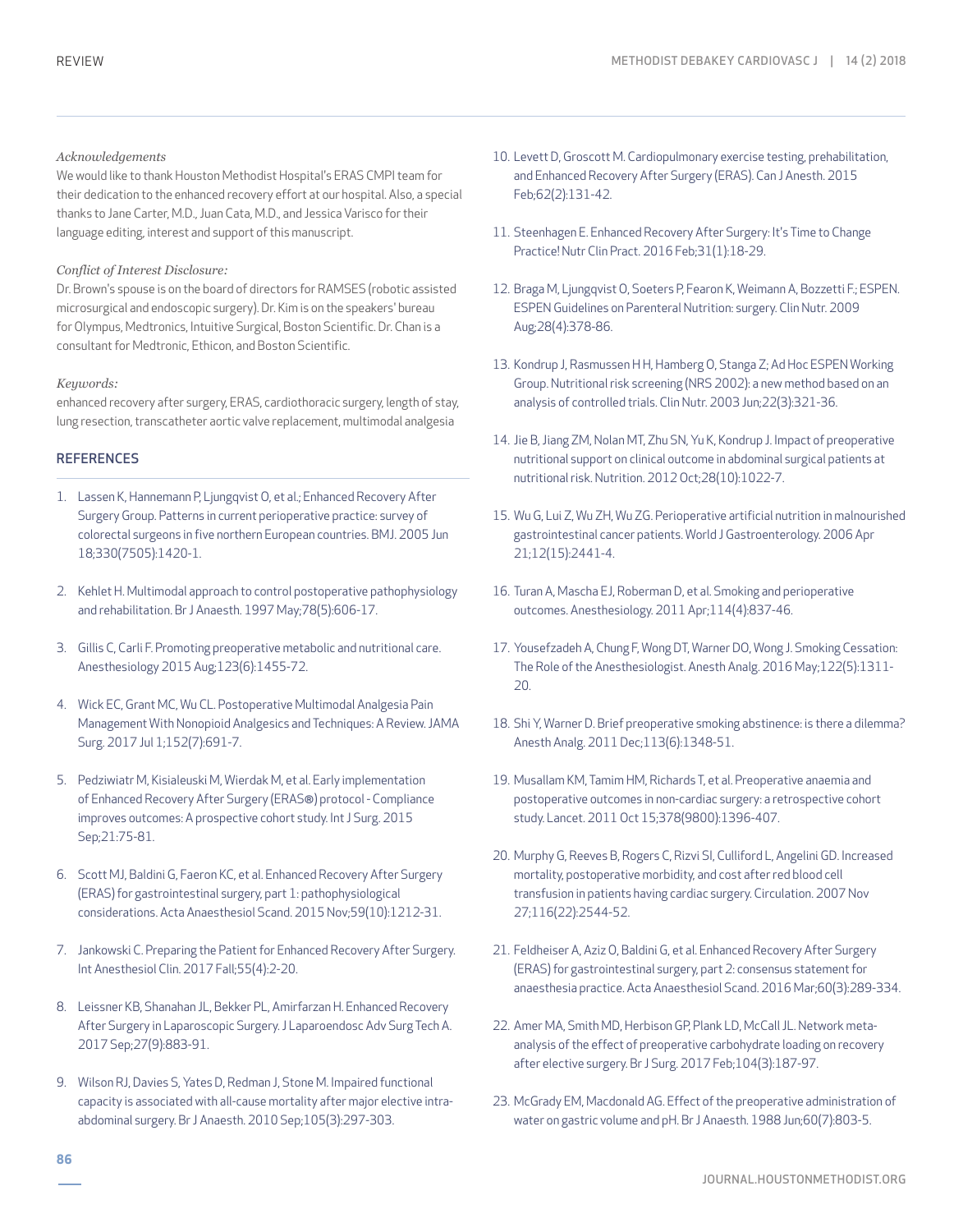- 24. Carmichael JC, Keller DS, Baldini G, et al. Clinical practice guideline for enhanced recovery after colon and rectal surgery from the American Society of Colon and Rectal Surgeons (ASCRS) and Society of American Gastrointestinal and Endoscopic Surgeons (SAGES). Surg Endosc. 2017 Sep;31(9):3412-3436.
- 25. Strunin L. How long should patients fast before surgery? Time for new guidelines. Br J Anaesth. 1993 Jan;70(1):1-3.
- 26. Ljungqvist O. Modulating postoperative insulin resistance by preoperative carbohydrate loading. Best Pract Res Clin Anaesthesiol. 2009 Dec;23(4):401-9.
- 27. Awad S, Varadhan KK, Ljungqvist O, Lobo DN. A meta-analysis of randomised controlled trials on preoperative oral carbohydrate treatment in elective surgery. Clin Nutr. 2013 Feb;32(1):34-44.
- 28. Ljungqvist O, Soop M, Hedström M. Why metabolism matters in elective orthopedic surgery: a review. Acta Orthop. 2007 Oct;78(5):610-5.
- 29. Weimann A, Braga M, Carli F, et al. ESPEN guideline: Clinical nutrition in surgery. Clin Nutr. 2017 Jun;36(3):623-50.
- 30. Henriksen MG, Hessov I, Dela F, Hansen HV, Haraldsted V, Rodt SA. Effects of preoperative oral carbohydrates and peptides on postoperative endocrine response, mobilization, nutrition and muscle function in abdominal surgery. Acta Anaesthesiol Scand. 2003 Feb;47(2):191-9.
- 31. Hausel J, Nygren J, Thorell A, Lagerkranser M, Ljungqvist O. Randomized clinical trial of the effects of oral preoperative carbohydrates on postoperative nausea and vomiting after laparoscopic cholecystectomy. Br J Surg. 2005 Apr;92(4):415-21.
- 32. Breuer JP, von Dossow V, von Heymann C, et al. Preoperative oral carbohydrate administration to ASA III-IV patients undergoing elective cardiac surgery. Anesth Analg. 2006 Nov;103(5):1099-108.
- 33. Svanfeldt M, Thorell A, Hausel J, et al. Randomized clinical trial of the effect of preoperative oral carbohydrate treatment on postoperative whole-body protein and glucose kinetics. Br J Surg. 2007 Nov;94(11):1342-50.
- 34. Hirsch CH, Sommers L, Olsen A, Mullen L, Winograd CH. The natural history of functional morbidity in hospitalized older patients. J Am Geriatr Soc. 1990 Dec;38(12):1296-303.
- 35. Bergouignan A, Rudwill F, Simon C, Blanc S. Physical inactivity as the culprit of metabolic inflexibility: evidence from bed-rest studies. J Appl Physiol (1985). 2011 Oct;111(4):1201-10.
- 36. Senturk JC, Kristo G, Gold J, Bleday R, Whang E. The Development of Enhanced Recovery After Surgery Across Surgical Specialties. J Laparoendosc Adv Surg Tech A. 2017 Sep;27(9):863-70.
- 37. Anesthology News [Internet]. New York: McMahon Publishing; c2018. Enhanced Surgical Recovery: From Principles to Standard of Care. Monograph based on the Annual Congress of Enhanced Recovery and Perioperative Medicine; 2017 Aug 14.
- 38. Franck M, Radtke FM, Apfel CC, et al. Documentation of post-operative nausea and vomiting in routine clinical practice. J Int Med Res. 2010 May-Jun;38(3):1034-41.
- 39. Gan TJ, Diemunsch P, Habib AS, et al.; Society for Ambulatory Anesthesia. Consensus guidelines for the management of postoperative nausea and vomiting. Anesth Analg. 2014 Jan;118(1):85-113.
- 40. Eberhart LH, Mauch M, Morin AM, Wulf H, Geldner G. Impact of a multimodal anti-emetic prophylaxis on patient satisfaction in high-risk patients for postoperative nausea and vomiting. Anaesthesia. 2002 Oct;57(10):1022-7.
- 41. Apfel CC, Korttila K, Abdalla M, et al.; IMPACT Investigators. A factorial trial of six interventions for the prevention of postoperative nausea and vomiting. N Engl J Med. 2004 Jun 10;350(24):2441-51.
- 42. Apfel CC, Kranke P, Katz MH, et al. Volatile anaesthetics may be the main cause of early but not delayed postoperative vomiting: a randomized controlled trial of factorial design. Br J Anaesth. 2002 May;88(5):659-68.
- 43. Markovic-Bozic J, Karpe B, Potonik I, Jerin A, Vranic A, Novac-Jankovic V. Effect of propofol and sevoflurane on the inflammatory response of patients undergoing craniotomy. BMC Anesthesiol. 2016 Mar 22;16:18.
- 44. McEvoy MD, Scott MJ, Gordon DB, et al.; Perioperative Quality Initiative (POQI) I Workgroup. American Society for Enhanced Recovery (ASER) and Perioperative Quality Initiative (POQI) joint consensus statement on optimal analgesia within an enhanced recovery pathway for colorectal surgery: part 1-from the preoperative period to PACU. Perioper Med (Lond). 2017 Apr 13;6:8.
- 45. Okie S. A flood of opioids, a rising tide of deaths. N Engl J Med. 2010 Nov 18;363(21):1981-5.
- 46. Manchikanti L, Helm S 2nd, Fellows B, et al. Opioid epidemic in the United States. Pain Physician. 2012 Jul;15(3 Suppl):ES9-38.
- 47. Pearse RM, Harrison DA, McDonald N, et al.; OPTIMISE Study Group. Effect of a perioperative, cardiac output-guided hemodynamic therapy algorithm on outcomes following major gastrointestinal surgery: a randomized clinical trial and systematic review. JAMA. 2014 Jun 4;311(21):2181-90.
- 48. Miller TE, Raghunathan K, Gan TJ. State-of-the-art fluid management in the operating room. Best Pract Res Clin Anaesthesiol. 2014 Sep;28(3):261-73.